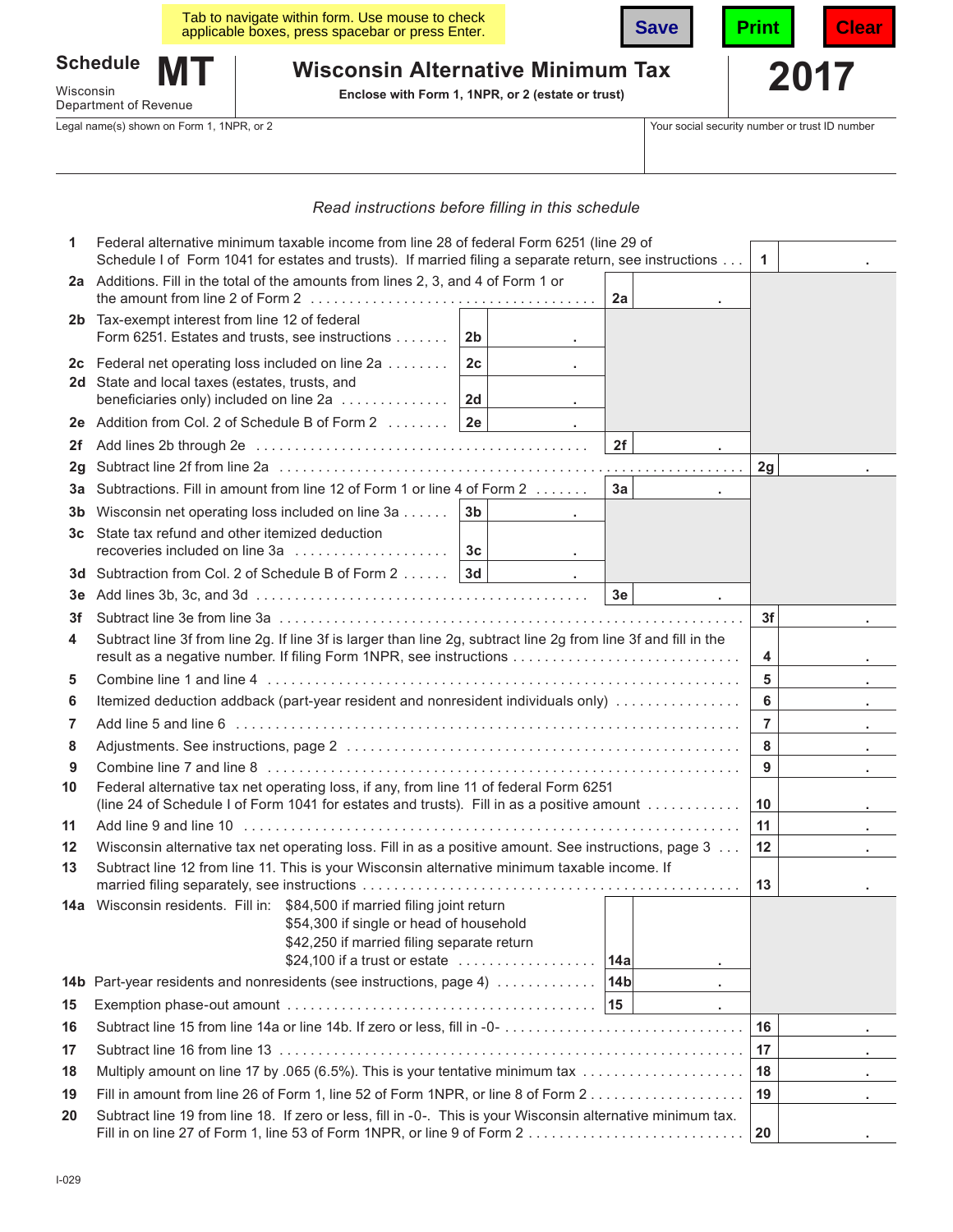# **General Instructions**

### **Who Must File**

Generally, you may have to pay alternative minimum tax if your Wisconsin income combined with any adjustment or tax preference items totals more than:

- \$84,500 if married filing a joint return,
- \$54,300 if single or head of household,
- \$42,250 if married filing a separate return, or
- \$24,100 if a trust or estate.

(**Note**: These guidelines do not apply to part-year resident and nonresident individuals, estates, and trusts because of required proration.)

See the instructions for federal Form 6251 (Schedule I of Form 1041 for estates and trusts) for descriptions of adiustment and tax preference items.

Individuals, estates, and trusts must file Schedule MT if the income tax computed on line 26 of Wisconsin Form 1, line 52 of Wisconsin Form 1NPR, or line 8 of Wisconsin Form 2 is less than the Wisconsin tentative minimum tax.

# **Specific Instructions**

CAUTION: The Internal Revenue Service hadn't finalized the 2017 federal Forms 1041 and 6251 at the time that Schedule MT went to print. Therefore, line numbers on federal Forms 1041 and 6251 referred to on Schedule MT and in these instructions may change.

### **Line 1 Federal Alternative Minimum Taxable Income (AMTI)**

*Individuals* – Fill in your federal AMTI from line 28 of federal Form 6251.

*Estates and Trusts* – Fill in your share of AMTI from line 29 of Schedule I of federal Form 1041.

## **Exceptions**

• If you are required to file a Wisconsin Schedule I (complete Schedule B of Form 2 for estates and trusts) because differences between federal and Wisconsin law affect you, you must recompute Form 6251 (Schedule I of Form 1041 for estates and trusts), substituting the federal income amounts determined on Wisconsin Schedule I (using Schedule B of Form 2 for estates and trusts) for the income shown on federal Form 1040 (Form 1041 for estates and trusts). Label this recomputed Form 6251 (Schedule I of Form 1041 for estates and trusts) "Wisconsin" and enclose it with your Wisconsin income tax return.

• If you are married filing a separate federal income tax return and are required to include an additional amount of federal AMTI on line 28 of federal Form 6251 because your federal AMTI exceeds \$249,450, fill in on line 1 of Schedule MT the federal AMTI before such additional amount was included.

## **Line 2 Additions**

Because your federal AMTI (line 1 of Schedule MT) may include items which are not deductible for Wisconsin, or such federal income does not include items which are taxable for Wisconsin, you may have to add these items to arrive at the correct Wisconsin AMTI.

*Resident Individuals* – Fill in lines 2a, 2b, and 2c. Do not fill in an amount on line 2d or 2e. Also, fill in lines 2f and 2g.

**Exception** If you are a beneficiary of an estate or trust, fill in on line 2d the amount of state and local taxes which is included in Column (c) of your Schedule 2K-1.

*Resident Estates and Trusts* – Fill in lines 2a through 2g. For line 2b, fill in only the portion of the tax preference for tax-exempt interest from line 8 of Schedule I of your federal Form 1041 which is allocable to nondistributable income.

*Part-Year Resident and Nonresident Individuals, Estates, and Trusts* – Fill in -0- on line 2g and see the instructions for line 4.

## **Line 3 Subtractions**

Because your federal AMTI (line 1 of Schedule MT) may include items which are not taxable for Wisconsin, or such federal income does not include items which are deductible for Wisconsin, you may have to subtract these items to arrive at the correct Wisconsin AMTI (for example, the Wisconsin capital gain exclusion is subtracted from federal AMTI to arrive at Wisconsin AMTI).

*Resident Individuals* – Fill in lines 3a, 3b, and 3c. Do not fill in an amount on line 3d. Also, fill in lines 3e and 3f.

*Resident Estates and Trusts* – Fill in lines 3a through 3f.

*Part-Year Resident and Nonresident Individuals, Estates, and Trusts* – Fill in -0- on line 3f and see the instructions for line 4.

### **Line 4**

*Resident Individuals, Estates, and Trusts* – If line 3f is smaller than line 2g, subtract line 3f from line 2g and fill in the result on line 4. If line 3f is larger than line 2g, subtract line 2g from line 3f and fill in the result as a negative number.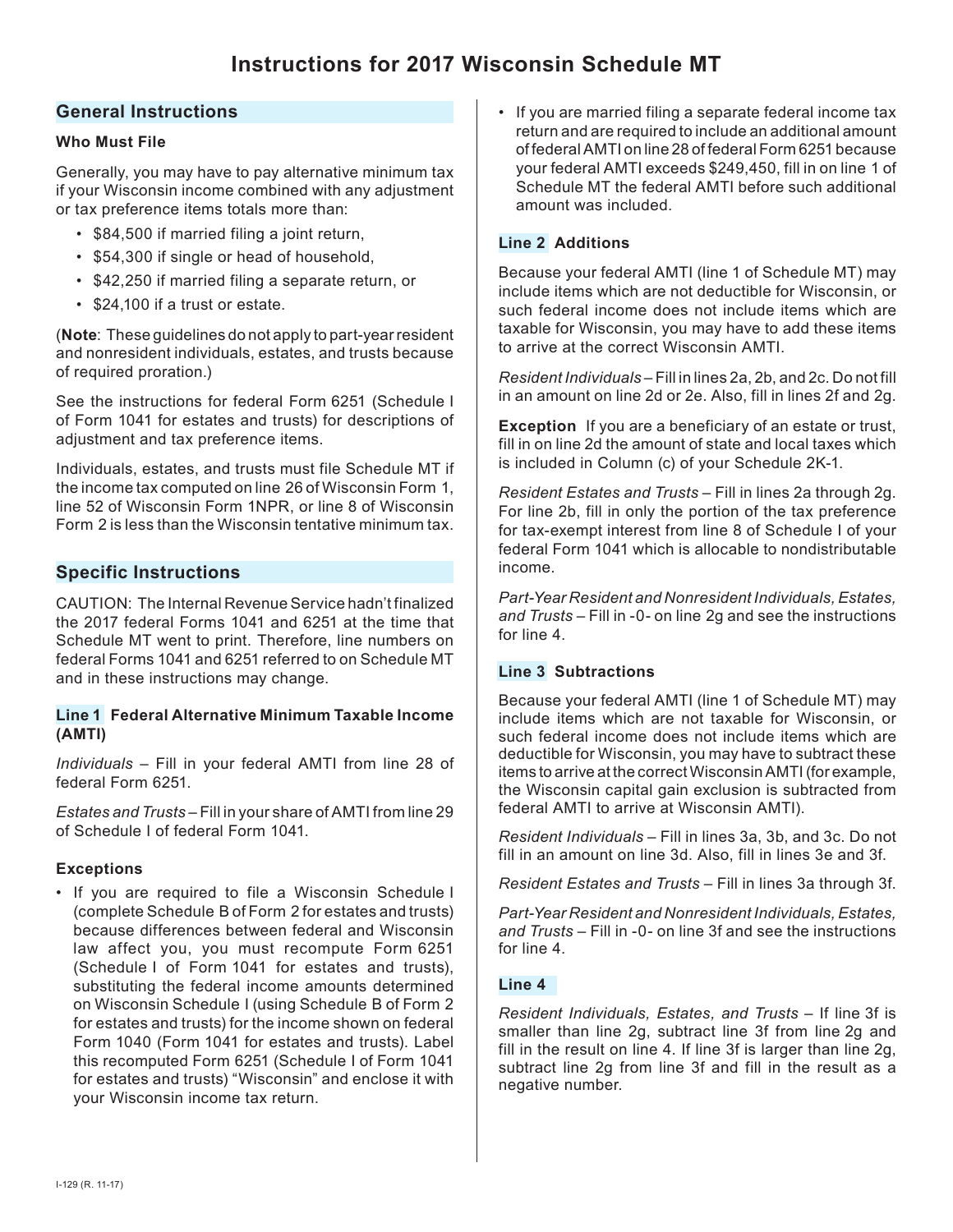*Part-Year Resident and Nonresident Individuals, Estates, and Trusts* – Complete the following worksheet to determine the amount to fill in on line 4.

- 1. Wisconsin income from line 32 of Form 1NPR**\*** (line 2, Part II of Schedule NR) 1. 2. Wisconsin net operating loss included on line 15, column B of Form 1NPR (line 16, column (b) of Schedule NR). Enter as a positive number . . . . . . . 2.
- 3. State income tax refund from line 4, column A of Form 1NPR (line 8, column (a) of Schedule NR) . . 3.
- 4. Recoveries of federal itemized deductions included on line 15, column A of Form 1NPR (line 8, column (a) of Schedule NR) . . 4.
- 5. Add lines 1 through 4 . . . . . . . . . . . . 5.
- 6. Federal income (see Note below) from line 33 of Form 1NPR**\***(line 24, column (a) of Schedule NR) . 6.
- 7. Federal net operating loss carryover from line 21 of federal Form 1040 (line 16, column (a) of Schedule NR). Enter as a positive number . . . . . . . 7.
- 8. Estates and trusts taxes from line 11, column (a) of Schedule NR . . . . . 8.
- 9. Add lines 6 through 8 . . . . . . . . . . . . 9.
- 10. If line 9 is smaller than line 5, subtract line 9 from line 5 and fill in the result. If line 9 is larger than line 5, subtract line 5 from line 9 and fill in the result as a negative number . . . . . . . . . . . 10.

Fill in the amount from line 10 of the worksheet on line 4 of Schedule MT.

**\***If line 31 is greater than line 16, subtract line 31 from line 16 and enter as a negative number.

**Note**:If military compensation of a nonresident was excluded from line 1, Column A of Form 1NPR, include the amount excluded in federal income.

## **Line 6 Itemized Deduction Addback**

*Resident Individuals and Estates and Trusts* – Fill in -0 on line 6.

*Part-Year Resident and Nonresident Individuals* – You may have to add back to federal AMTI a portion of your itemized deductions. Fill in the worksheet in the next column.

#### **Itemized Deduction Addback Worksheet**

Figure the amount to add back as follows:

- 1. Itemized deductions from line 40 of federal Form 1040 and line 6 of federal Form 6251 (treat as a positive number) less amounts from lines 2 through 5 and 8 of federal Form 6251 1. 2. Fill in one (1.00) minus the proration ratio from line 34 of Form 1NPR . . . 2.
- 3. Multiply line 1 by line 2. Fill in the result here and on line 6 of Schedule MT . 3.

### **Line 8 Adjustments**

• If adjustments and preferences reported on lines 9, 12, and 14 through 27 of federal Form 6251 (lines 2, 4, 6, 8, and 10 through 23 of Schedule I of federal Form 1041 for estates and trusts) did not result in a tax benefit for Wisconsin tax purposes, fill in the net amount of those adjustments and preference items on line 8 of Schedule MT. Adjustments and preferences will not produce a tax benefit if you are a part-year resident or nonresident of Wisconsin and the related income or deduction does not have a Wisconsin situs. (**Note**: Also include any portion of the adjustment from line 8 of federal Form 6251 that relates to investment interest expense reported on Schedule E which did not result in a tax benefit.)

**Example:** You are a nonresident of Wisconsin, but are required to fle a Wisconsin income tax return because of rental property you own in Wisconsin. On lines 18 and 19 of federal Form 6251 you report an accelerated depreciation tax preference of \$5,000 that relates to rental property you own in Illinois and a passive activity loss adjustment of \$5,000 that relates to an Iowa partnership in which you are a limited partner. The income from your rental property in Illinois is not taxable to Wisconsin and the income from your limited partnership interest is not allocable to Wisconsin. The total of the accelerated depreciation tax preference and passive activity loss adjustment (\$10,000) should be filled in on line 8 of Schedule MT as a negative number.

CAUTION:Estates and trusts should only enter amounts allocable to nondistributable income.

**Example:** A nonresident trust is required to file a Wisconsin tax return because of rental property owned in Wisconsin. Line 4 of Schedule I of federal Form 1041 reports miscellaneous itemized deductions of \$10,000 that relate to interest and dividends, one-half of which are nondistributable income. As the interest and dividend income is not allocable to Wisconsin, the amount of the miscellaneous itemized deduction adjustment allocable to nondistributable income (\$5,000) should be flled in on line 8 of Schedule MT as a negative number.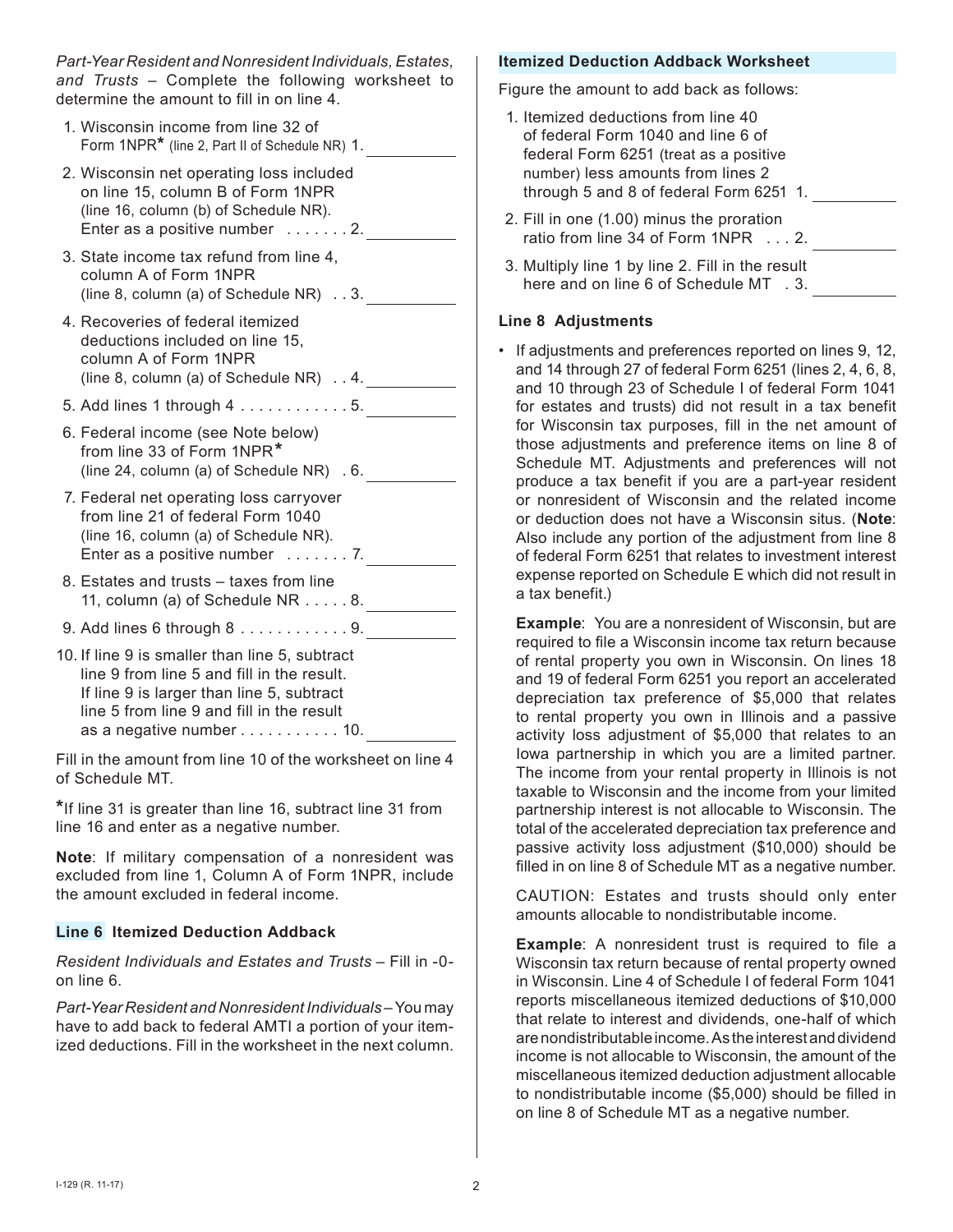• If an amount reported on line 14 of federal Form 6251 (line 10 of Schedule I of federal Form 1041 for estates and trusts) with regard to incentive stock options is included in federal AMTI, that adjustment relating to stock options (including any basis adjustment) should be reduced by 20% for Wisconsin purposes. Fill in the 20% reduction on line 8 of Schedule MT.

CAUTION:Do not add back 20% of the federal basis adjustment made when incentive stock option stock is sold if you did not receive a Wisconsin tax benefit from reducing the federal adjustment in the year of exercise by 20%.

• If any addition or subtraction amount on line 2a or 3a of Schedule MT (or used in computing Wisconsin income for nonresidents or part-year residents) relates to items that generate adjustment or preference amounts for minimum tax purposes on lines 9, 12, and 14 through 27 of federal Form 6251 (lines 6, 8, and 10 through 23 of Schedule I of federal Form 1041 for estates and trusts), any resulting increase or decrease in the amount of the adjustment or preference item for Wisconsin purposes should be filled in on line 8 of Schedule MT.

**Example**:On line 2a of Schedule MT, you claimed an addition (from Schedule T) due to a difference in basis for federal and Wisconsin purposes. The property is depreciated using the ACRS method of depreciation. As a result, you reported as a tax preference the difference between ACRS depreciation and straight line depreciation on federal Form 6251. The amount of this tax preference should be reduced to reflect the difference in depreciation allowable for Wisconsin and federal purposes.

• If adjustments or preferences distributed to you from a tax-option (S) corporation, partnership, estate, or trust differ for Wisconsin, fill in the amount of the difference on line 8 of Schedule MT.

**Example**:On your Wisconsin Schedule 5K-1 (Tax-Option (S) Corporation Shareholders' Share of Income, Deductions, etc.), the federal amount of adjustments distributed is \$8,000. An adjustment is shown in Column (c) of (\$3,000) and a Wisconsin amount of \$5,000 is shown in Column (d). Since \$8,000 is already included on line 1 of Schedule MT, fill in \$3,000 on line 8 as a negative number.

**Example**:On your Wisconsin Schedule 3K-1 (Wisconsin Partner's Share of Income, Deductions, etc.), the federal amount of tax preferences distributed is \$5,000. A modification is shown in Column (c) of (\$2,000) and a Wisconsin amount of \$3,000 is shown in Column (d). Since \$5,000 is already included on line 1 of Schedule MT, fill in \$2,000 on line 8 of Schedule MT as a negative number.

• If the difference between the Wisconsin adjusted basis and the federal adjusted basis of depreciable assets owned on the last day of your 2013 tax year is not the same for regular tax and minimum tax purposes, fill in 20% of the difference on line 8 of Schedule MT.

**Example:** For regular tax purposes, there is a basis adjustment of (\$25,000) resulting from the difference between the Wisconsin adjusted basis and the federal adjusted basis of depreciable assets owned on the last day of your 2013 tax year. The basis adjustment for minimum tax purposes is (\$35,000). Fill in \$2,000  $($10,000 \times 20\%)$  as a negative number on line 8 of Schedule MT.

### **Line 12 Wisconsin Alternative Tax Net Operating Loss (ATNOL)**

If you sustained a Wisconsin regular tax net operating loss (NOL) in years prior to 2017, you must compute your Wisconsin ATNOL and carryforward.

If you sustain a Wisconsin regular tax NOL in 2018 or 2019 and elect to carry it back to 2017, you must compute your Wisconsin ATNOL and carryback.

Your ATNOL for the loss year is your regular tax NOL reduced or increased, as appropriate, by those tax preference items and adjustments from federal Form 6251 for the loss year that applied for Wisconsin. If in any year the tax preferences and adjustments are greater than your regular tax NOL, you do not have an ATNOL for that year.

An ATNOL for years prior to 2014 may be carried forward and used to decrease AMTI for up to 15 years. An ATNOL for 2014 and future years may be carried back for 2 years and then carried forward for up to 20 years. If 2017 is the first year to which the ATNOL is carried, the amount of the carryforward or carryback is the amount of the ATNOL. Otherwise, the amount of the carryforward or carryback is the amount of the ATNOL remaining after subtracting the amount used in the preceding carryforward or carryback year(s) to decrease AMTI. You must consider the ATNOL used in each carryforward or carryback year even if you did not owe Wisconsin alternative minimum tax each year.

**Example:** Your regular tax NOL and tax preferences are indicated below. For 2014 and 2015, you used \$5,000 of your ATNOL to decrease AMTI. You would compute your Wisconsin ATNOL carryover of \$9,000 to 2017 as follows:

|                                       | 2014    | 2015             | 2016        |
|---------------------------------------|---------|------------------|-------------|
| Regular tax NOL                       | \$5.000 | \$15,000         | \$29,000    |
| Less tax preferences                  | 2,000   | 4,000            | 33,000      |
| <b>ATNOL</b>                          | \$3,000 | \$11,000         | \$<br>$-0-$ |
| Less ATNOL used to<br>decrease AMTI   | 3,000   | 2,000            | - 0 -       |
| ATNOL carryover available<br>for 2017 |         | $$ -0 - $ 9.000$ | - 0 -       |